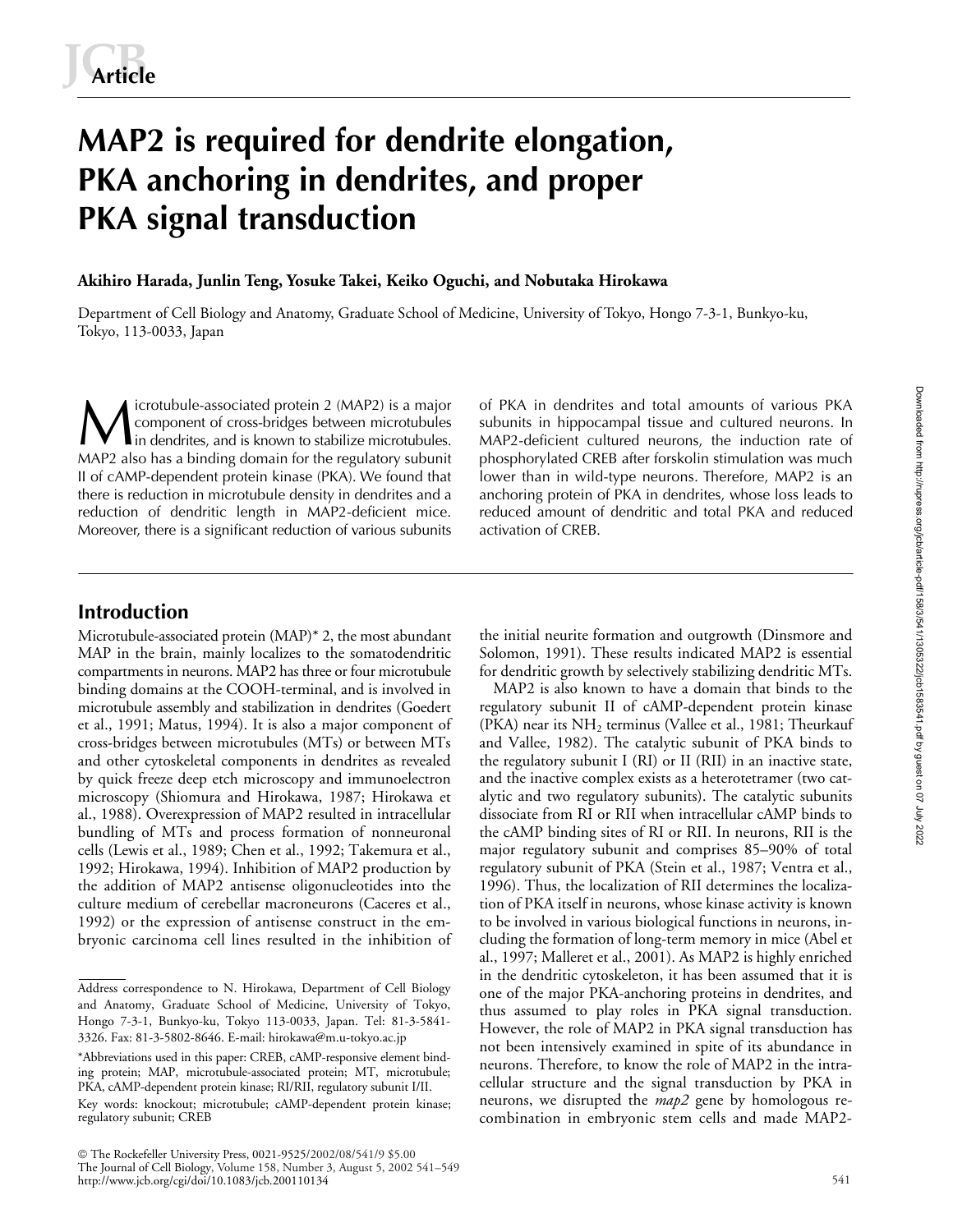deficient mice. In our previous paper (Teng et al., 2001), we analyzed MAP2 MAP1B double knockout mice and showed that the double knockout mice had decreased microtubule spacing in dendrites, decreased dendritic elongation of immature hippocampal neurons, fiber tract malformations, and defects in neuronal migration. These results indicated that MAP2 and MAP1B act synergistically in neuronal migration and dendritic extension. However, the unique role of MAP2 on MT organization and PKA signal transduction was not reported in the previous paper. In this paper, we report that MAP2 itself is important as a structural protein and as an anchoring protein of PKA in dendrites whose loss leads to reduced dendritic and total PKA and reduced activation of cAMP-responsive element binding protein (CREB).

## **Results**

### **Targeting the** *map2* **gene**

To disrupt the endogenous *map2* gene, a targeting vector was constructed (Harada et al., 1998) with the *neo* gene inserted into the fifteenth exon (Kalcheva et al., 1995) that encodes the first MT binding domain and the preceding proline-rich domain (Teng et al., 2001). Homozygous mutant (*map2<sup>-/-</sup>*) animals were fertile and have shown no evidence of premature mortality, but they were smaller and 10–20% less in body weight than their littermate controls. However, their brain weight was not significantly less than their littermate controls.

#### **Microtubule density is reduced and fine structures are altered in dendrites of MAP2-deficient mice**

To further investigate the morphological changes in *map2*<sup>-/-</sup> brains, we examined cerebellar tissue by electron microscopy. The gross cytoarchitecture and cell morphology of  $map2$ <sup> $-/-$ </sup> cerebellum were indistinguishable from those of the control cerebellum. Our previous paper (Teng et al., 2001) reported decreased spacing between MTs in neurites of MAP2 MAP1B double knockout, but it did not report quantitation of the MT density of *map2*<sup>-/-</sup> dendrites. When we examined Purkinje cell dendrites, MT density in  $map2^{-1}$  mice (35.6  $\pm$  8.5 MTs/ $\mu$ m<sup>2</sup> [mean  $\pm$  SD]; *n* = 31) is 23% less than that in wild-type mice (46.3  $\pm$  8.6; *n* = 25) ( $P < 0.001$ , Student's *t* test). Therefore, though MAP2 and MAP1B act synergistically in MT organization in dendrites as reported previously, the polymerization of dendritic MTs is affected by the absence of MAP2 alone.

Also in our previous paper (Teng et al., 2001), we were not able to detect changes in MT organization in *map2*<sup>-/-</sup> dendrites using conventional electron microscopy. Therefore, to further assess the structural changes in the dendrites of  $map2$ <sup>--</sup> mice, cerebellar Purkinje cell dendrites of *map2*<sup>-/-</sup> and wild-type mice were examined by quick-freeze, deep-etch electron microscopy, which was more suitable to examine cytoskeletal organization (Harada et al., 1994). In wild-type dendrites, we observed thick filamentous cross-bridges between MTs (Fig. 1, arrows), confirming our previous studies (Hirokawa et al., 1988; Chen et al., 1992). In *map2*<sup>-/-</sup> dendrites, the cross-bridges between MTs (Fig. 1, arrows) were thinner (for wild type,  $7.08 \pm 0.36$  nm, 45 cross-bridges from



Figure 1. **The dendritic cytoskeleton of wild-type and MAP2 knockout mice.** Quick-frozen, deep-etched Purkinje cell dendrites of wild-type (WT) and *map2*<sup>-/-</sup> (KO) mice. Numerous cross-bridges (arrows) are observed between MTs. Cross-bridges in *map2* -/dendrites (arrows) appears thinner than those in wild-type dendrites. On the surface of MTs, a number of globular structures (arrowheads) are observed in wild-type dendrites that are almost absent in *map2* -/dendrites. Bar, 100 nm.

two animals; for knockout,  $4.38 \pm 0.63$ , 28 cross-bridges from two animals) ( $P < 0.01$ ). Globular structures were observed on the surface of MTs in wild-type dendrites (Fig. 1, arrowheads), but these globular structures were rarely observed in mutant dendrites. These observations led us to conclude that MAP2 was required to form thick cross-bridges between MTs, and that MAP2 was required for MT organization in the dendrites.

#### **Dendrite length is reduced in MAP2-deficient neurons in vitro and in vivo**

To examine the effect of MAP2 in neuronal maturation, we observed hippocampal neurons in culture. In our previous paper, we did not detect significant difference in the polarization process at days 0.5, 1, 1.5, 2, and 3 after plating between  $map2$ <sup>-/-</sup> and the control neurons (Teng et al., 2001). However, we did not report changes in *map2*<sup>-/-</sup> hippocampal culture at later stages. In our previous paper (Teng et al., 2001), the length of neurites of long-term cultured neurons could not be measured because we plated neurons so densely that we were unable to discriminate each neurite. Therefore, we plated the hippocampal neurons at a lower density and cultured for a long period (3 wk), the length of  $map2^{-/-}$  dendrites was significantly ( $\sim$ 30%) shorter than that of the control dendrites (Fig. 2, A and C): for WT1,  $153 \pm 54$   $\mu$ m  $n = 25$  neurons; for WT2,  $135 \pm 50$ ,  $n = 34$ ; for WT3,  $144 \pm 58$ ,  $n = 30$ ; for KO1,  $98 \pm 34$ ,  $n = 22$ ; for KO2,  $106 \pm 35$ ,  $n = 35$ ; and for KO3, 92  $\pm$  27,  $n = 33$  (P < 0.00001, Post-hoc test). These results indicate that MAP2 is required for the dendrite extension at later stages in culture.

To assess the morphology of the dendritic trees in *map2<sup>-/-</sup>* hippocampal neurons in vivo, we stained hippocampal tissue by using the rapid Golgi method. When we observed the CA1 region of the hippocampus, apical dendrites of *map2*<sup>-/-</sup> hip-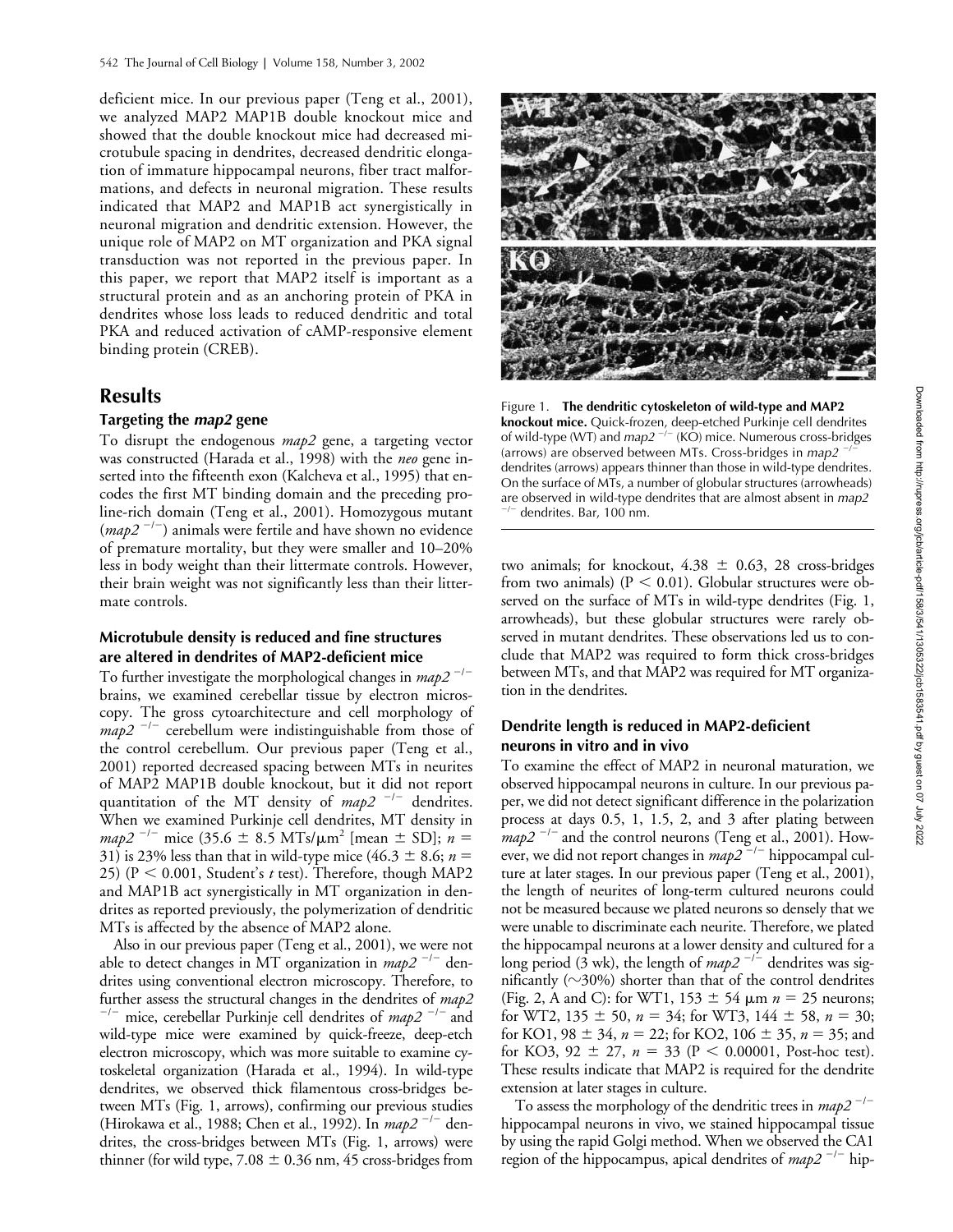

Figure 2. **Decreased length of dendrites in hippocampal neurons from** *map2* -**/mouse.** (A) Hippocampal cells in culture for 3 wk stained with rhodamine phalloidin. Dendrites of *map2*<sup>-/-</sup> cells (KO) are shorter than wild-type cells (WT). Bar, 100  $\mu$ m. (B) Pyramidal neurons in CA1 area of hippocampal tissues stained by the rapid Golgi method. Apical dendrites of *map2*<sup>-/-</sup> neurons (KO) are shorter than those of wild-type neurons (WT). However, the length of basal dendrites of *map2*<sup>-/-</sup> neurons is similar to that of wild-type neurons. Bar, 100  $µm.$  (C) Quantitation of the average length of dendrites between wild-type (WT1–3) and *map2*<sup>-/-</sup> cells (KO1–3). The average lengths of *map2<sup>-/-</sup>* dendrites contained within a neuron are significantly shorter than those of wild-type dendrites (mean  $\pm$  SD). P  $\leq$  0.00001 (Post-hoc test). (D) Quantitation of the average length of apical and basal dendrites between wild-type (WT) and *map2*<sup>-/-</sup> cells (KO). The average lengths of *map2*

-/ apical dendrites contained within a neuron are significantly shorter than those of wild-type dendrites (for *map2* -/ mice,  $179 \pm 15$  µm; 11 dendrites from 11 tissue sections from two animals [we selected the longest dendrite from one section]; for wild-type mice,  $229 \pm 22$ ; the number of samples and animals are the same as those of knockout) (mean  $\pm$ SD).  $P < 0.001$  (Post-hoc test).

pocampal neurons were shortened compared with wild-type dendrites, whereas the basal dendrites were not affected (Fig. 2 B). The length of mutant apical dendrites was 22% shorter than that of wild-type dendrites (Fig. 2 D), whereas the length of basal dendrites did not differ (for  $map2^{-/-}$  mice,  $120 \pm 10$ m; 11 dendrites from 11 tissue sections [we selected the longest dendrite from one section] from two animals; for wild-type mice,  $122 \pm 11$ ; the number of samples and animals are the same as those of knockout) (Fig. 2 D). Therefore, map2 is required for the morphology of the dendrites both in vivo and in vitro.

## **Various PKA subunits are reduced in** *map2* -**/ dendrites of hippocampal and cortical neurons**

Next, we examined the localization of various PKA subunits in  $map2^{-l-}$  and the control mice because MAP2 binds to the RII of PKA and binds to about one third of total PKA in brain (Vallee et al., 1981). Hippocampus and cerebral cortex from various ages of mice were examined because of their high content of PKA (Glantz et al., 1992; Ventra et al., 1996). In the control hippocampus, both the apical (Fig. 3, A and  $A'$ ) and the basal dendrites of pyramidal neurons in the CA1 and CA3 regions exhibited high

levels of PKA (RII  $\alpha$ ,  $\beta$ , and the catalytic subunits) The dendritic PKA staining is more apparent in early postnatal ages (2 wk of age; Fig. 3, A, A', C, C', E, E', G, and G'), but is also observed in adult mice (8 wk of age; Fig. 4, A, B, and D). In addition to this dendritic staining, the mossy fiber axons (Fig. 3, mf) from the granule cells of dentate gyrus (Fig. 3, stained by anti- $\tau$  antibody in E'', F'', G'', and  $H'$ ) contained RII  $\beta$  and the catalytic subunits (Fig. 3, A, A', C, C', G, and G' and Fig. 4 A). RII  $\alpha$  staining was very low in the mossy fiber axons (Fig. 3, E and E). However, in *map2*<sup>-/-</sup> hippocampus, the dendritic staining of RII  $\alpha$ ,  $\beta$ , and the catalytic subunits reduced significantly (Fig. 3, B-B'', D-D'', F, F', H, and H' and Fig. 4, A', B', D'), whereas the axonal staining seemed relatively unaffected as revealed by the staining of mossy fiber in Fig. 3 (B and B', mf). The axonal staining also seemed unaffected in the fimbria that includes axons from the hippocampal pyramidal neurons (unpublished data).

To confirm the reduction of various PKA subunits in  $map2$ <sup> $-/-$ </sup> dendrites, we stained cerebral cortex. In the control cerebral cortex of adult mice, strong signals for PKA subunits were observed in neurons throughout the cortex, but it accumulated primarily in the apical dendrites and the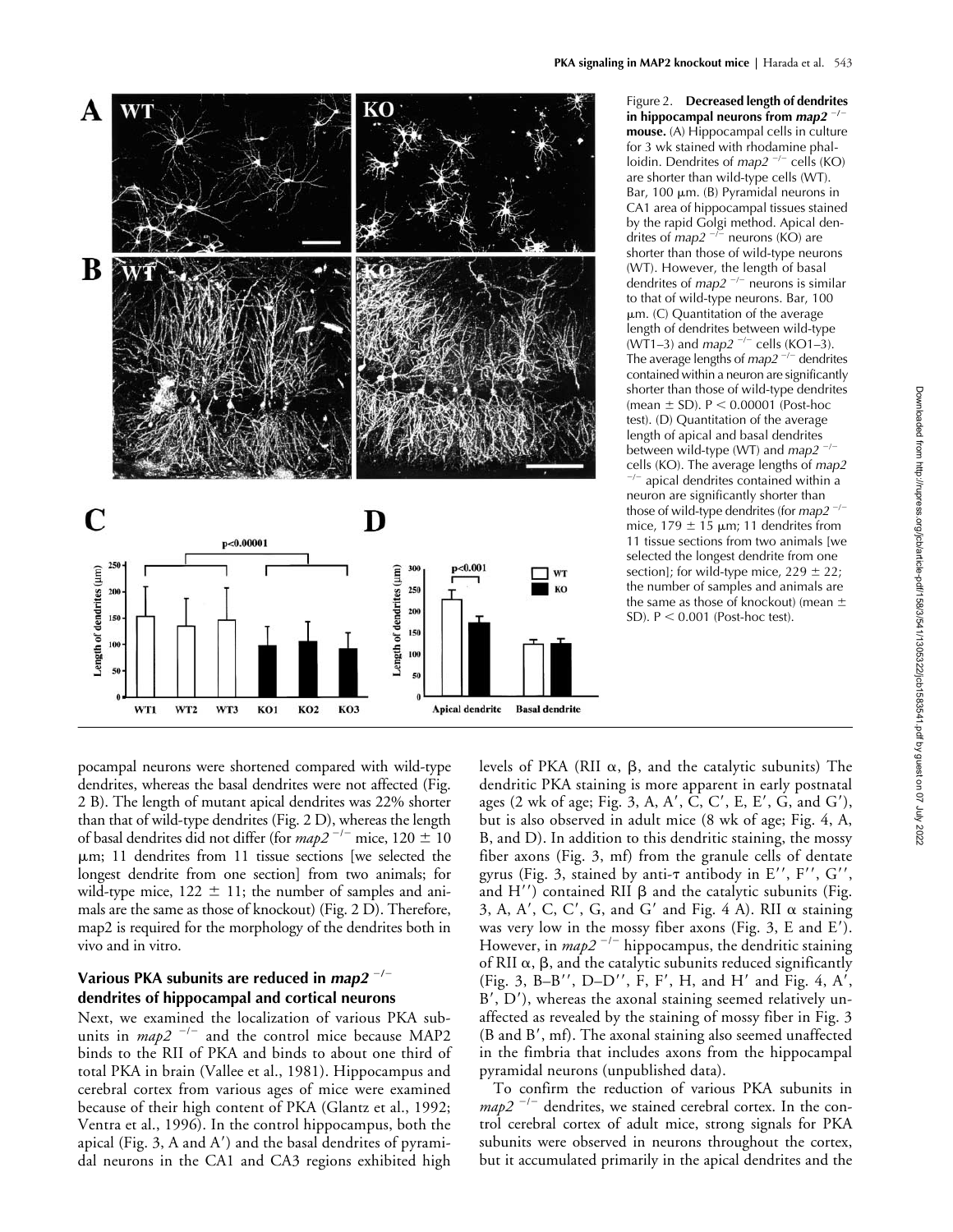

Figure 3. Reduced expression of PKA in the dendrites of 2-wk-old wild-type and  $map2^{-/-}$  hippocampus. Low (A–H) and high (A'–H') magnification view of CA3 region stained with anti–RII  $\beta$  monoclonal antibody (A, A', B, and B'), anti–catalytic subunit antisera (C, C', D, and D'), anti–RII  $\alpha$  antisera (E, E', F, and F'), and anti–RII  $\beta$  antisera (G, G', H, and H'). High magnification view of CA1 region stained with anti–RII  $\beta$  monoclonal antibody (A'' and B'') and anti–catalytic subunit antisera (C'' and D''). E'', F'', G'', and H'' are the same sections as E', F', G', and H', respectively, stained with anti-<del>1</del> antibody (tau-1) to show the localization of mossy fiber (mf). Arrows in A', A'', C', and C'' indicate the dendritic staining of PKA in wild-type pyramidal cells. Bars,  $100 \mu m$ .

soma in the pyramidal neurons (Fig. 5, A–C). In *map2*<sup>-/-</sup> cortex, the signals in the soma were relatively unchanged, but those in the dendrites were significantly reduced (Fig. 5, A–C). Similar to the observation in the hippocampus, the content of RII  $\beta$  and the catalytic subunits seemed unchanged in the axonal compartments that were stained by tau-1 antibody (unpublished data).

To examine the content and the subcellular localization of various PKA subunits, we stained dissociated hippocampal cultured neurons. In hippocampal neurons, the staining of

Figure 4. **Reduced expression of various subunits of PKA in the dendrites of adult wild-type and**  *map2*<sup>-/-</sup> hippocampus. CA3 region (A and A') and CA1 region (B–D and  $B'$ –D<sup>'</sup>) stained with anti–RII  $\beta$  monoclonal antibody (A and A') and anti–catalytic subunit antisera ( $\overline{B}$  and  $\overline{B}$ ). The same sections stained with anti–catalytic subunit antisera (B and B') were stained by anti-MAP1A monoclonal antibody (C and C') to show the localization of dendrites and the merged figures between PKA catalytic subunit (green) and MAP1A (red) are shown in  $D$  and  $D'$ . Catalytic subunit is reduced in the dendrites of  $map2^{-j-}$  hippocampal neurons. Bar, 100 μm.

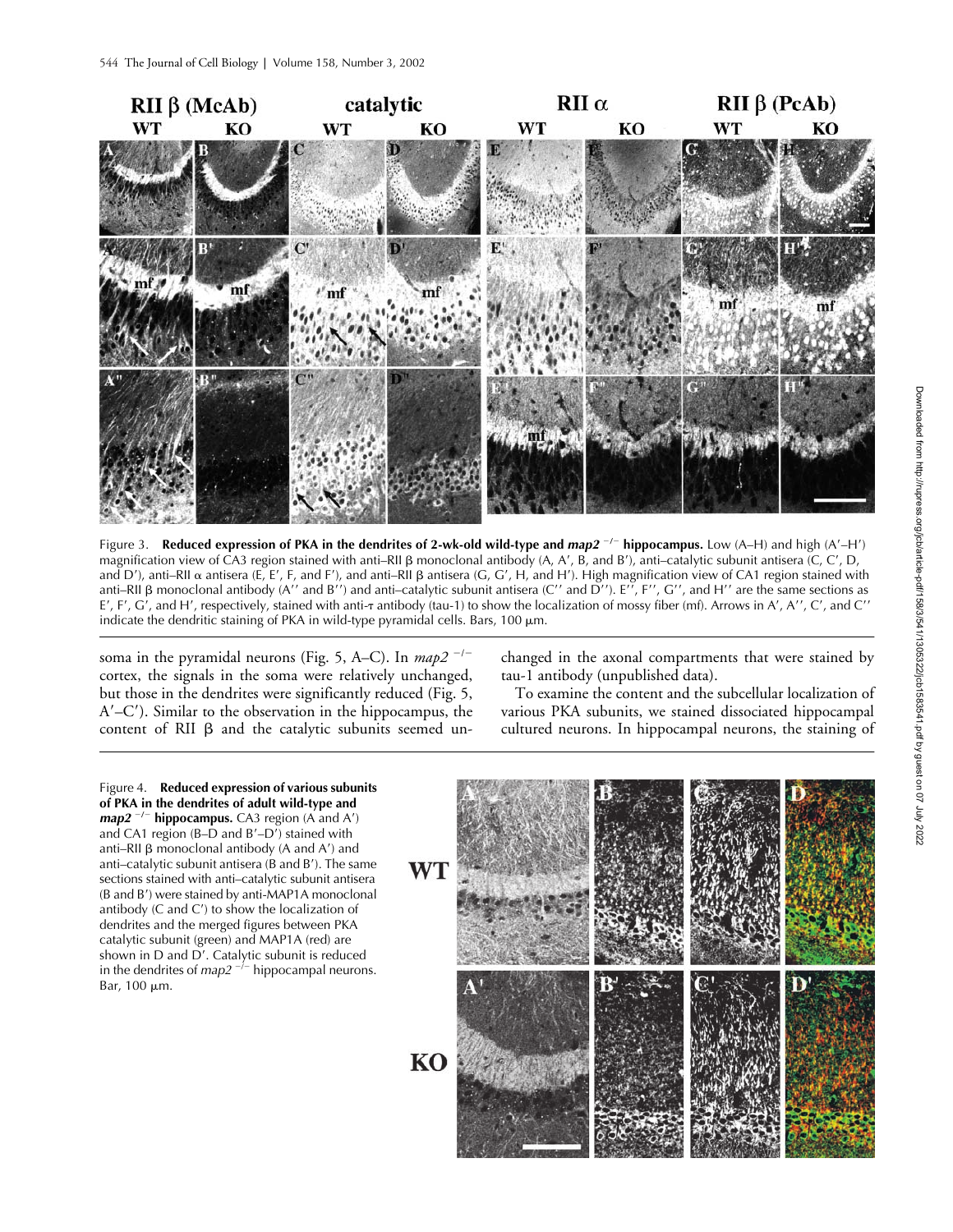



Figure 5. **Reduced expression of various subunits of PKA in the dendrites of adult wild-type and** *map2***<sup>-/-</sup> cerebral cortex. (A and** A') Sections stained with anti–RII  $\alpha$  antisera. RII  $\alpha$  staining is greatly reduced in the dendrites of *map2*<sup>-/-</sup> cortical neurons. Sections stained with anti–RII  $\beta$  monoclonal antibody (B and B'), and with anti-catalytic subunit antisera (C and C'). RII  $\beta$  and catalytic subunits are also reduced in the dendrites of *map2*<sup>-/-</sup> cortical neurons. Bar,  $100 \mu m$ .

PKA subunits (RII $\alpha$ ,  $\beta$  and the catalytic subunit) was weaker in the somatodendritic compartments of *map2*<sup>-/-</sup> neurons (Fig. 6,  $A'-E'$ ) than wild-type neurons (Fig. 6, A–E), whereas the staining of Ca/calmodulin-dependent kinase in *map2*<sup>-/-</sup> neurons (Fig. 6 F') was similar to that in wild-type neurons (Fig. 6 F). The staining of PKA appeared linear and concentrated in the center of the dendrites in the control neurons at higher magnification (Fig. 6 B). In contrast, the staining of PKA in  $map2^{-/-}$  appeared punctate, and thus did not appear to be associated with cytoskeletal elements. Since PKA is known to bind to MAP2, it was assumed that PKA was colocalized with MTs in the dendrites. To know whether PKA was associated with cytoskeletal compartments, we treated the cultured neurons with 0.1% Triton X-100. In the control neurons, the amount and the distribution of PKA were similar to the staining without detergent extraction (Fig. 6 C). However, the punctate PKA staining in the dendrites and the staining in the soma were greatly reduced in *map2*<sup>-/-</sup> neurons (Fig. 6 C'), suggesting the remaining PKA molecules in the somatodendritic compartments in *map2*<sup>-/-</sup> neurons were not associated with cytoskeletal compartments. We also observed hippocampal and cortical neurons well separated from the neighboring neurons to examine the amount of PKA in the axonal or dendritic compartments. The staining in *map2* <sup>-/-</sup> dendrites was clearly reduced, but axonal staining was relatively unchanged (unpublished data). In addition, to know the localization and the amount of PKA more precisely at the subcellular level, immunoelectron microscopy was performed in



Figure 6. **Expression of various subunits of PKA in the hippocampal neurons of wild-type and** *map2* -**/**- **mice.** Hippocampal neurons were stained with anti–RII  $\beta$  monoclonal antibody (A–C and A'–C'), anti–RII  $\alpha$  antisera (D and D'), anti–catalytic subunit antisera (E and E'), and anti-calcium/calmodulin-dependent kinase II ß monoclonal antibody (F and F'). Neurons in  $\dot{C}$  and  $C'$  were permeabilized with 0.1% Triton X-100 before fixation. Bars, 50  $\mu$ m.

cultured hippocampal neurons. When wild-type neurons were stained with anti-RII  $\beta$  monoclonal antibody and the secondary antibody conjugated with gold particles, followed by silver enhancement, many electron-dense particles were associated with MTs in the dendrite. However, in *map2* <sup>-/-</sup> neurons, the number of signals reduced significantly. When we quantitated these signals, the density of signals in *map2*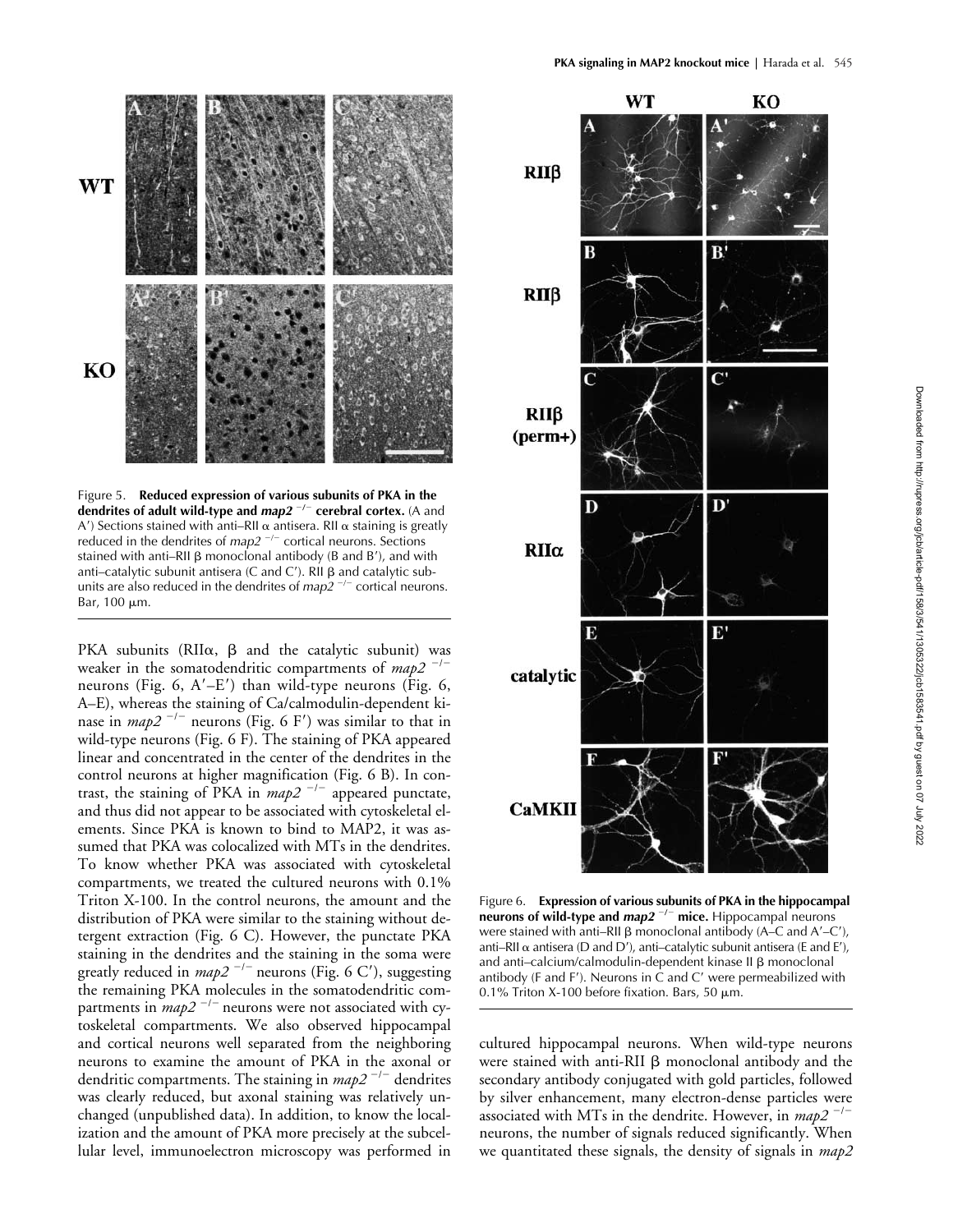Figure 7. **Reduced amount of PKA and reduced activation (phosphorylation) of CREB after forskolin induction in** *map2* -/- mice. (A) Western blots of the microtubule pellet fraction (MT ppt), the crude extracts from the hippocampal tissue (HIP tissue), and the crude extracts from the cultured neurons (HIP culture) probed with anti–RII  $\beta$  monoclonal antibody (RII $\beta$ ) and anti–catalytic subunit antisera (Cat). (B) Quantitation of PKA (RII $\beta$  and Cat) in MT ppt ( $n = 3$ ; one sample was taken from one animal), HIP tissue  $(n = 3)$ , and HIP culture  $(n = 3)$ . The relative amounts of *map2*<sup>-/-</sup> against wild-type samples are shown. (C) Western blots of phosphorylated CREB. Wild-type (WT) and *map2* -/-(KO) neurons were homogenized before (F-) and 30 min after forskolin stimulation  $(F+)$ , and equal amounts of samples from wild-type and knockout mice were loaded and separated with polyacrylamide gel. (D) Quantitation of the results of immunoblot in C. The amount of phosphorylated CREB is increased about threefold in wild-type neurons (WT), whereas the amount is nearly unchanged in *map2<sup>-/-</sup>* neurons (KO). The number of samples and animals are the same as in B.



 $^{-/-}$  neurons with PKA antibody was almost equal to that with nonimmune IgG (unpublished data). Even after permeabilization, the PKA molecules were still associated with MTs in wild-type neurons and the density of signals did not differ significantly from that of nonpermeabilized wild-type samples (unpublished data). From these results, PKA molecules are tightly associated with dendritic MTs through MAP2, and thus a part of previously observed globular structures on MTs in wild-type Purkinje dendrites (Fig. 1 C) were assumed to be PKA associated with MAP2.

## **Total amount of PKA is also reduced in** *map2* -**/ hippocampal tissue and cultured neurons, and the rate of increase in phosphorylated CREB is less than wild-type neurons after forskolin stimulation**

As the amount of PKA was decreased in the somatodendritic compartments of  $map2^{-/-}$  neurons in vitro and in vivo from the observation of immunofluorescence microscopy and immunoEM, we performed quantitative immunoblot of various fractions with antibodies that recognized RII  $\beta$  and the catalytic subunits of PKA (Fig. 7, A and B). Quite surprisingly, the contents of PKA were greatly reduced in the MT pellet fraction (RII  $\beta$ ,  $\sim$ 5%; catalytic subunit,  $\sim$ 7% of wild type). Similar reduction was observed when the activity of PKA was quantitated (unpublished data). In addition, PKA was also reduced in the crude homogenate of hippocampal tissues (RII  $\beta$ ,  $\sim$ 70%; catalytic,  $\sim$ 80% of wild type). When we used the crude extracts from the cultured hippocampal neurons, the PKA content was much more reduced (RII  $\beta$ , ~50%; catalytic subunit, ~60% of wild type). These results indicate that the total amount of PKA was reduced in *map2*<sup>-/-</sup> neurons probably because the PKA molecules anchored and pooled in the MT-rich regions in the dendrites were significantly reduced. To assess possible effects from the reduction of PKA in *map2*<sup>-/-</sup> neurons, we

measured the extent of phosphorylation of a PKA substrate. We quantitated the amount of phosphorylation at Ser133 of CREB, a transcription factor activated by PKA, in cultured hippocampal neurons before and after PKA stimulation by forskolin (Fig. 7, C and D). Before stimulation, the amount of phosphorylated CREB at Ser133 in *map2*<sup>-/-</sup> neurons was about twofold of that in wild-type neurons. However, the amount of phosphorylated CREB was relatively unchanged ( $\sim$ 1.1-fold increase) even after forskolin stimulation. In contrast, the amount of phosphorylated CREB increased about threefold by stimulation in wild-type neurons. The amount of total CREB did not differ significantly between  $map2^{-/-}$  and wild-type neurons (unpublished data). From these results, MAP2 is required for controlling the total amount of PKA and proper induction of activated (phosphorylated) CREB.

# **Discussion**

#### **The role of MAP2 in dendrite elongation**

MAP2 promotes MT polymerization in vitro. When overexpressed in nonneuronal cells (Lewis et al., 1989; Chen et al., 1992), MAP2 promotes the intracellular MT bundling, and when introduced into Sf 9 insect cells by baculovirus infection, it promotes the formation of MT bundles and the neurite-like process formation (Chen et al., 1992). MAP2 was also considered to be essential in the formation of the dendrites because MAP2 antisense exposure in neuronal cell culture specifically inhibits the elaboration of dendrite-like processes (Caceres et al., 1992).

We observed a reduction in MT density in dendrites of MAP2-deficient mice, which was not described in our previous paper (Teng et al., 2001). Although we did not measure MT density in the dendrites of MAP2 and MAP1B double knockout mice, MAP2 alone is effective in MT polymerization in dendrites from this result. We also observed reduced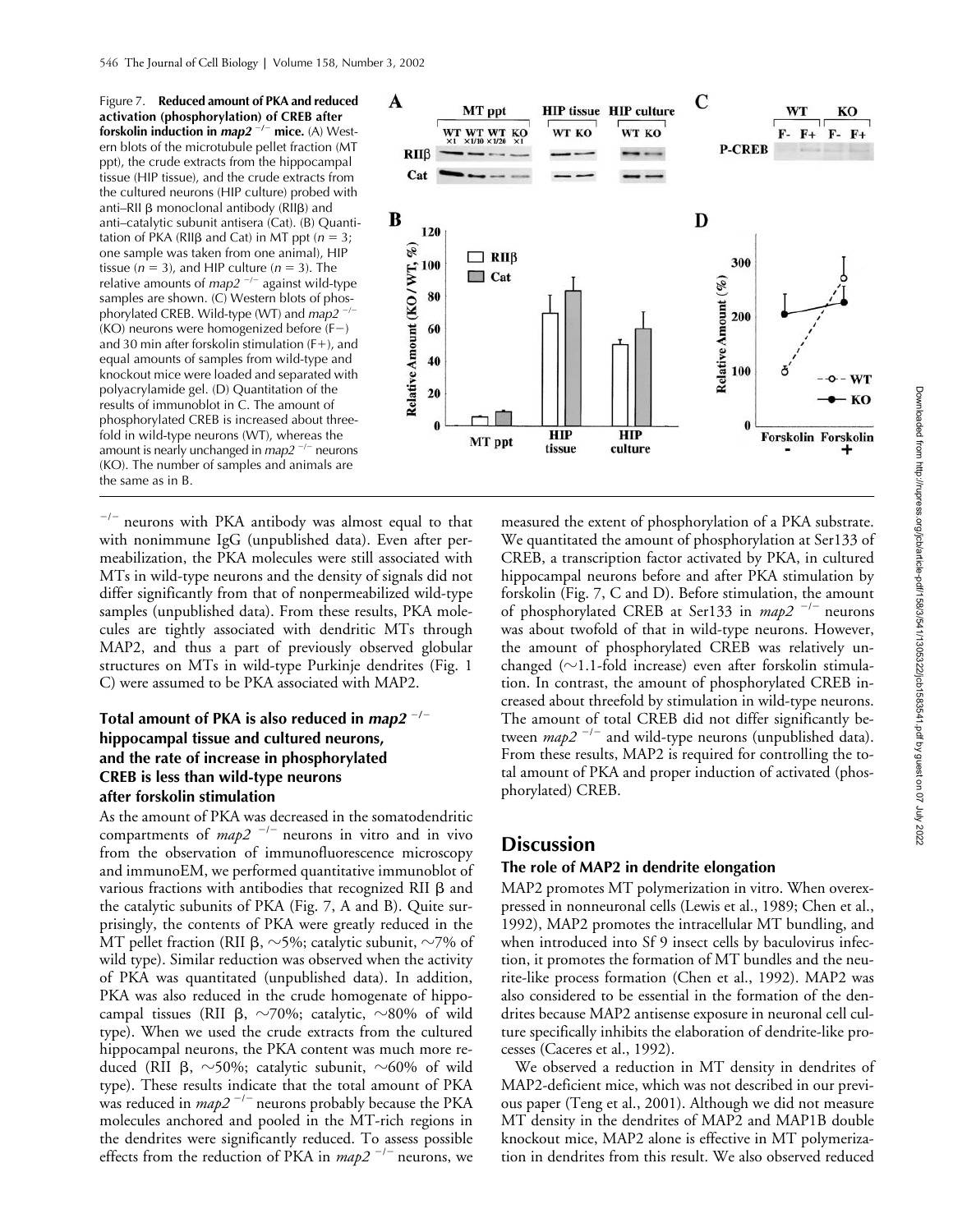dendritic length in mature MAP2-deficient neurons, but we did not observe a reduction in minor process length in MAP2 single knockout neurons in the previous paper, whereas we observed a reduction in double knockout neurons (Teng et al., 2001). Thus, for initial minor process formation, both MAP2 and MAP1B are required, but for dendritic elongation at later stages, MAP2 alone is important in vitro and in vivo.

The length of dendrites was reduced in MAP2-deficient neurons both in vitro and in vivo, but in vivo only the apical dendrites were shortened and the rate of reduction was smaller (22% in vivo vs. 30% in vitro). The possible explanation for this contradiction is as follows: in vivo, various external factors (growth factors, interaction with other neurons/glias, etc.) may enhance the growth of dendrites and partially compensate for the reduced dendritic extension by the loss of MAP2 in  $map2^{-/-}$  neurons. However, in dissociated culture where these external factors do not exist,  $map2$  $\sim$  neurons may show their reduced internal activity in dendritic outgrowth.

## **Significant reduction of PKA in MT-rich region leads to the reduction in the total amount of PKA in neurons and reduced activation of CREB after forskolin stimulation**

We observed a great reduction of PKA in the MT pellet fraction of *map2*  $^{-1}$  neurons ( $\sim$ 1/20 [RII  $\beta$ ] and 1/15 [catalytic subunit] of wild type) by quantitative immunoblotting. This was confirmed both by measuring activities of PKA in the MT pellet and by immunoelectron microscopy, where the PKA (RII) signals in the MT-rich region of *map2*<sup>-/-</sup> dendrites were not significantly different from nonimmune controls. As a result of this reduction, the total amounts of PKA in *map2*<sup>-/-</sup> hippocampal neurons were decreased to about half of those of wild-type neurons. There is a tendency that the amount of the catalytic subunit is less affected than that of RII. This is probably due to the presence of the RI that do not bind to MAP2. Although the amount of RI is much less than RII in neurons and astrocytes, the former is nearly equal to the latter in oligodendrocytes (Stein et al., 1987). This also explains why the reduction rate of PKA in hippocampal tissue is less than that in dissociated hippocampal neurons. In MAP2-deficient neurons, the outer membranous (or submembranous) structures such as the postsynaptic spines and the growth cones, and the internal membranous structures such as the Golgi complex, seem to be the main region of PKA localization from previous papers (De Camilli et al., 1986) and from our immunofluorescence microscopy. In this paper, the localization of PKA seemed to shift from the MT-rich regions to the soluble fraction or these membranous structures. However, considering that the total amount of PKA was still reduced in  $map2^{-/-}$  neurons, the regions that bound to PKA in *map2*<sup>-/-</sup> neurons were not sufficient for anchoring all the PKA molecules released from the MT-rich region in the absence of MAP2. This observation strongly indicates that MAP2 is the main PKA-anchoring protein in dendrites. However, in the axonal compartments, the amount of PKA (RII  $\beta$  and the catalytic subunits) did not change significantly as in the dendritic compartments from the observation by immunofluorescence microscopy. This implies that other molecules anchor PKA, especially RII  $\beta$ , in the axons. This may relate to the fact that the affinity of RII  $\beta$  to MAP2 is less than that of RII  $\alpha$ . Therefore, RII  $\alpha$  seems to be designed to anchor the PKA catalytic subunits to MAP2 in the dendrites, whereas RII  $\beta$  seems to be designed to anchor them to MAP2 in the dendrites and to other anchoring proteins in the axons.

We also observed an increase in the basal phosphorylation of CREB in *map2*<sup>-/-</sup> neurons compared with wild-type neurons. Phosphorylated CREB only slightly increased after forskolin stimulation in *map2*<sup>-/-</sup> neurons. Thus, the role of MAP2 seems to trap and store PKA in the dendritic MTs before forskolin stimulation. This role enables PKA to be rapidly released into the cytoplasm to phosphorylate a number of substrates after stimulation.

PKA is also known to phosphorylate a number of substrates including cytoskeletons (Hisanaga et al., 1994) and microtubule-dependent motor proteins (Sato-Yoshitake et al., 1992). A MAP2 knockout mouse can be used for investigating the role of PKA in dendrites by analyzing the phosphorylation of these substrates.

# **Materials and methods**

#### **Hippocampal cell culture**

Methods for preparing the hippocampal cell cultures followed those described previously (Harada et al., 1994). Usually, in one set of experiments, fetuses belonging to the same litter were used, the same conditioned medium was used, and feeder glial cells were dissociated from littermate embryos. We also used hippocampal neurons cultured without glial cells for immunofluorescence, immunoelectron microscopy, and for Western blot. The result obtained with either culture protocol was similar therefore, the results were pooled. We followed the neurons photographically and measured the length and counted the number of dendrites as described previously (Harada et al., 1994; Teng et al., 2001). To compare the length of dendrites, we first calculated the average length of dendrites of a neuron by averaging the lengths of all visible dendrites and then obtained the average in each animal by using the average of each neuron.

#### **Immunoblotting**

For preparation of crude extracts, the hippocampus was dissected and homogenized with 25 mM Tris, pH 6.8, and 2% SDS, followed by sonication and boiling to lower the viscosity. Cultured cells were lysed in the same buffer and treated in the same manner. Crude extracts were made by centrifuging the homogenates at 20,000 *g* for 15 min at 4C. Preparation of MT pellet fraction was performed as described previously (Sato-Yoshitake et al., 1989). In brief, the brains were dissected out and homogenized in 3 vol PEM (100 mM PIPES, 1 mM EDTA, and 1 mM MgCl<sub>2</sub>) including 1  $\mu$ M PMSF. Crude extracts were prepared by centrifuging the homogenates at 100,000 g for 15 min at 4°C. A microtubule polymerizing agent, taxol, was added to the crude extracts to a final concentration of 20  $\mu$ M. The crude extracts were incubated at 37°C for 15 min, centrifuged at 100,000 g for 30 min at 27°C and the resultant pellet was named MT ppt. Protein concentration was determined by BCA protein assay reagent (Pierce Chemical Co.). Equal amounts of crude extracts and MT ppt were loaded and separated with polyacrylamide gel. Proteins were electrophoretically transferred to nylon filters (Millipore). Nylon filters with transferred brain proteins were blocked with 5% skim milk in TBS, incubated in monoclonal antibodies for 1 h, rinsed in TBS and TBS containing 0.05% Tween 20, followed by incubation in rabbit anti-mouse IgG, and incubated for 1 h with <sup>125</sup>I-labeled protein A (Amersham Biosciences). Binding was detected by autoradiography using an imaging analyzer (model BAS-2000; Fuji Film). For detection of phospho-CREB, alkaline phosphatase–conjugated secondary antibody was used because the signals obtained by <sup>125</sup>I-labeled protein A were not strong enough for quantitation. In this case, quantitation was performed by scanning the Western blot of various amounts of *map2<sup>-/-</sup>* and control samples. Measurement of the intensity of the bands was performed by NIH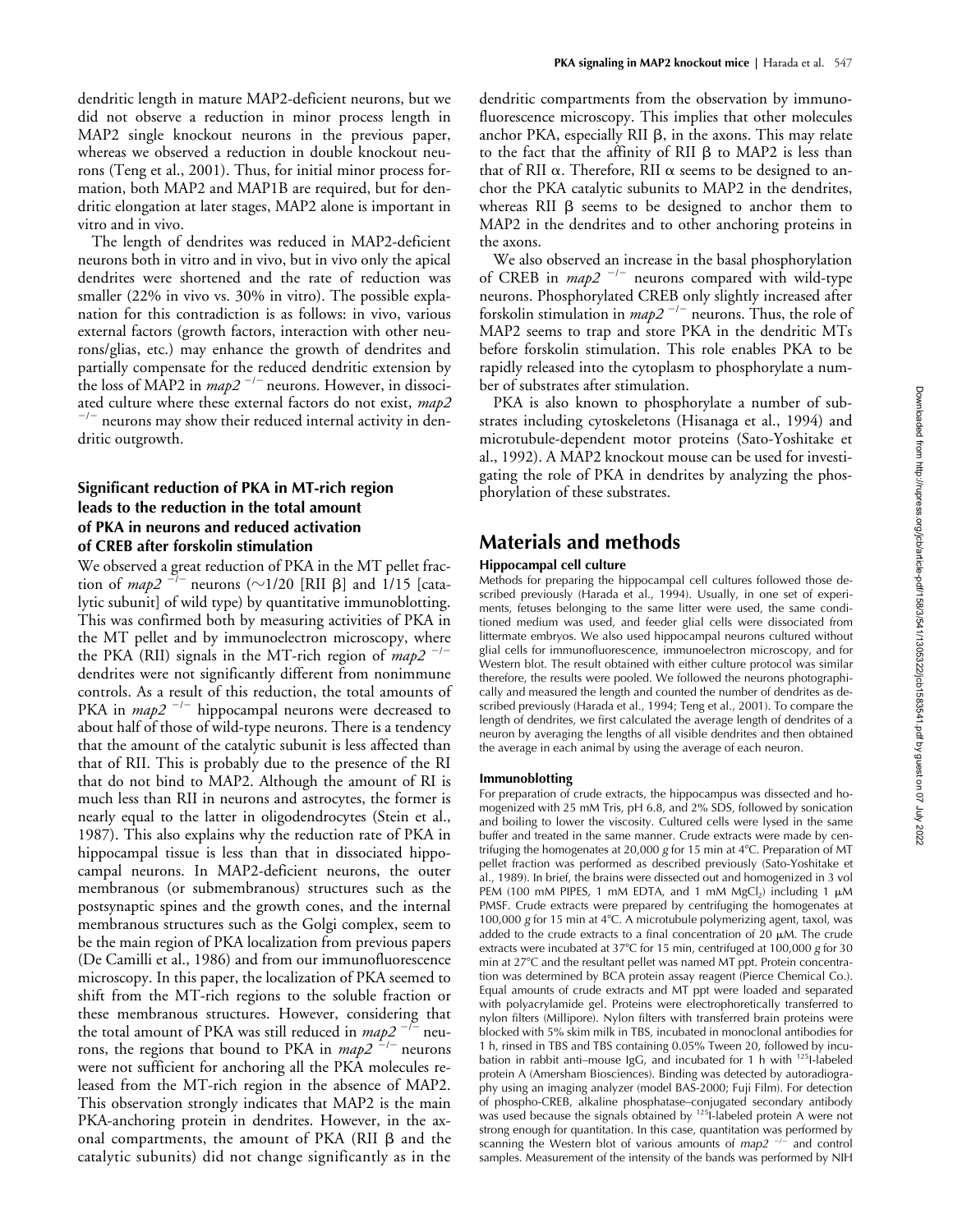Image software. For the primary antibodies, the following monoclonal antibodies or polyclonal antisera were used: HM-2 (Sigma-Aldrich) for MAP2; 1B6 and 5E6 (Sato-Yoshitake et al., 1989) for MAP1B; 1D1 (Shiomura and Hirokawa, 1987) for MAP1A; tau-1 (Roche) for ; NN18 (Sigma-Aldrich) for NF-M; DM1A (Sigma-Aldrich) for  $\alpha$ -tubulin; anti-PKA RII  $\beta$  monoclonal antibody and anti-PKA catalytic subunit monoclonal antibody (Transduction Laboratory); anti–RII  $\alpha$  and RII  $\beta$  polyclonal antisera (gifts from Drs. Walter and Lohmann, University of Würzburg, Würzburg, Germany; De Camilli et al., 1986); anti–PKA catalytic subunit polyclonal antisera (a gift from Drs. Sahara and Fukami, University of Kobe, Kobe, Japan; Sahara et al., 1996); anti-calcium/calmodulin-dependent kinase IIß monoclonal antibody (Zymed Laboratories); anti–phospho-CREB monoclonal antibody or polyclonal antisera (Cell Signaling Technologies Inc.).

#### **Immunocytochemical analysis**

2-, 4-, and 8-wk-old mice were anesthetized with ether and nembutal (WAKO) and perfused with 2% paraformaldehyde in 0.1 M phosphate buffer, pH 7.4. Various parts of brains (cerebellum, cerebral cortex, striatum, hippocampus, and spinal cord) were dissected and stored in the same fixative overnight at RT. The procedure for cryoprotection, freezing, and sectioning was described previously (Harada et al., 1990). Sections were allowed to react with the primary antibodies described previously (Harada et al., 1990) followed by the secondary antibodies (Alexa 488 and 568– conjugated goat anti–mouse or goat anti–rabbit IgG) and Alexa 633-conjugated phalloidin (Molecular Probes). In case of cultured hippocampal neurons, neurons on coverslips were fixed with 2% paraformaldehyde in PBS, pH 6.8, permeabilized in 0.1% Triton in PBS for 5 min at RT, and incubated in the primary and the secondary antibodies as described above. Samples were observed using a laser scanning confocal microscope (model LSM510; ZEISS).

#### **Rapid Golgi staining**

Mice were perfused with 2% paraformaldehyde and 2.5% glutaraldehyde in 0.1 M cacodylate buffer, pH 7.4. Hippocampus was dissected and further fixed for 2 h at RT. The dissected hippocampus was washed twice in 3% potassium dichromate in water and incubated in 5% glutaraldehyde and 2.5% potassium dichromate in water at  $20^{\circ}$ C for 4–5 d. Tissues were washed several times in 0.75% silver nitrate in water and then incubated in 0.75% silver nitrate in water at 20°C for 4–5 d again. 100–150- $\mu$ m-thick slices were obtained by cutting the tissue perpendicular to the long axis of hippocampus with a microslicer (model DTK-1000; Dosaka EM). The Golgi-stained neurons were observed with a laser scanning confocal microscope by the reflection contrast mode. 10 optical sections (distances between slices were 10  $\mu$ m) were obtained from one hippocampal slice, and the images were merged to obtain an image as complete as possible of each dendritic tree. To calculate the length of dendrites, we selected three dendrites from one section that appeared to fully extend from the cell body to the tip of the dendrite and use the longest dendrite to represent the section. We took an average of the length of representatives within each genotype (wild type or knockout).

#### **Conventional electron microscopy**

Mice were perfused with 2% paraformaldehyde and 2.5% glutaraldehyde in 0.1 M cacodylate buffer, pH 7.4. Tissues (hippocampus, cerebellum, and olfactory bulb) were dissected and further fixed for 2 h at RT. Sections were processed as described previously (Harada et al., 1990) and viewed under an electron microscope (model 2000EX; JEOL) at 100 kV. For analysis of dendritic MT content, blocks of cerebellar samples were sagittally sectioned, and the areas where Purkinje dendrites of large diameter extended perpendicular to the Purkinje cell layer were selected. The blocks were rotated 90° so that these dendrites were cross sectioned. We carefully selected the areas so that the proximal one third of the Purkinje dendrites was sectioned. The Purkinje dendrites with well preserved MTs and internal sER structures were selected from *map2*<sup>-/-</sup> and wild-type littermates. The areas were photographed at a magnification of 15,000, and the numbers of MTs in the cross sections were counted using a blind-test protocol

#### **Quick-freeze, deep-etch electron microscopy**

Cerebellar tissues were dissected, and thin sagittal slices of tissue were saponin-treated and processed for quick-freeze, deep-etch electron microscopy as described previously (Hirokawa et al., 1988). For quantification of cross-bridges, two knockout and two wild-type mice were used. Since the length and diameter of cross-bridges between MTs were similar within each genotype, the values were pooled.

We would like to thank Dr. R. Sato-Harada (University of Gunma) for her

generous cooperation throughout this work. We would also like to thank Dr. F. Oyama (University of Tokyo) for his valuable advice on molecular biology, Dr. T. Noda (Cancer Institute) for his advice and generous gifts of various plasmids, Drs. S. Hisanaga (Tokyo Metropolitan University) and M. Inagaki (Aichi Cancer Center Research Institute) for their advice on the measurement of PKA phosphorylation. We would also like to thank Drs. U. Walter, S.M. Lohmann, Y. Ihara (University of Tokyo), S. Sahara, and Y. Fukami for their generous gifts of antibodies, and T. Horie, M. Takano, H. Fukuda, H. Sato, C. Zhao, N. Honma, and many members of Hirokawa's lab for help and discussions.

This work was supported by a Special Grant-in-Aid for Center of Excellence from the Japan Ministry of Education, Science and Culture to N. Hirokawa.

Submitted: 26 October 2001 Revised: 14 June 2002 Accepted: 18 June 2002

## **References**

- Abel, T., P.V. Nguyen, M. Barad, T.A.S. Deuel, E.R. Kandel, and R. Bourtchouladze. 1997. Genetic demonstration of a role for PKA in the late phase of LTP and in hippocampus-based long-term memory. *Cell.* 88:615–626.
- Caceres, A., J. Mautino, and K.S. Kosik. 1992. Suppression of MAP2 in cultured cerebellar macroneurons inhibits minor neurite formation. *Neuron.* 9:607– 618.
- Chen, J., Y. Kanai, N.J. Cowan, and N. Hirokawa. 1992. Projection domains of MAP2 and tau determine spacing between microtubules in dendrites and axons. *Nature.* 360:674–677.
- De Camilli, P., M. Moretti, S.D. Donini, U. Walter, and S.M. Lohmann. 1986. Heterogeneous distribution of the cAMP receptor protein RII in the nervous system: evidence for its intracellular accumulation on microtubules, microtubule-organizing centers, and in the area of the Golgi complex. *J. Cell Biol.* 103:189–203.
- Dinsmore, J.H., and F. Solomon. 1991. Inhibition of MAP2 expression affects both morphological and cell division phenotypes of neuronal differentiation. *Cell.* 64:817–826.
- Goedert, M., R.A. Crowther, and C.C. Garner. 1991. Molecular characterization of microtubule-associated proteins tau and MAP2. *Trends Neurosci.* 14:193– 199.
- Glantz, S.B., J.A Amat, and C.S. Rubin. 1992. cAMP signaling in neurons: patterns of neuronal expression and intracellular localization for a novel protein, AKAP 150, that anchors the regulatory subunit of cAMP-dependent protein kinase II beta. *Mol. Biol. Cell.* 3:1215–1228.
- Harada, A., K. Sobue, and N. Hirokawa. 1990. Developmental changes of synapsin I subcellular localization in rat cerebellar neurons. *Cell Struct. Funct.* 15:329–342.
- Harada, A., K. Oguchi, S. Okabe, J. Kuno, S. Terada, T. Ohshima, R. Sato-Yoshitake, Y. Takei, T. Noda, and N. Hirokawa. 1994. Altered microtubule organization in small-calibre axons of mice lacking tau protein. *Nature.* 369: 488–491.
- Harada, A., Y. Takei, Y. Kanai, Y. Tanaka, S. Nonaka, and N. Hirokawa. 1998. Golgi vesiculation and lysosome dispersion in cells lacking cytoplasmic dynein. *J. Cell Biol.* 141:51–59.
- Hirokawa, N., S. Hisanaga, and Y. Shiomura. 1988. MAP2 is a component of crossbridges between microtubules and neurofilaments in the neuronal cytoskeleton: quick-freeze, deep-etch immunoelectron microscopy and reconstitution studies. *J. Neurosci.* 8:2769–2779.
- Hirokawa, N. 1994. Microtubule organization and dynamics dependent on microtubule-associated proteins. *Curr. Opin. Cell Biol.* 6:74–82.
- Hisanaga, S., Y. Matsuoka, K. Nishizawa, T. Saito, M. Inagaki, and N. Hirokawa. 1994. Phosphorylation of native and reassembled neurofilaments composed of NF-L, NF-M, and NF-H by the catalytic subunit of cAMP-dependent protein kinase. *Mol. Biol. Cell.* 5:161–172.
- Kalcheva, N., J. Albala, K. O'Guin, H. Rubino, C. Garner, and B. Shafit-Zagardo. 1995. Genomic structure of human microtubule-associated protein 2 (MAP-2) and characterization of additional MAP-2 isoforms. *Proc. Natl. Acad. Sci. USA.* 92:10894–10898.
- Lewis, S.A., I.E. Ivanov, G.H. Lee, and N.J. Cowan. 1989. Organization of microtubules in dendrites and axons is determined by a short hydrophobic zipper in microtubule-associated proteins MAP2 and tau. *Nature.* 342:498–505.
- Malleret, G., U. Haditsch, D. Genoux, M.W. Jones, T.V.P. Bliss, A.M. Vanhoose, C. Weitlauf, E.R. Kandel, D.G. Winder, and I.M. Mansuy. 2001. Inducible